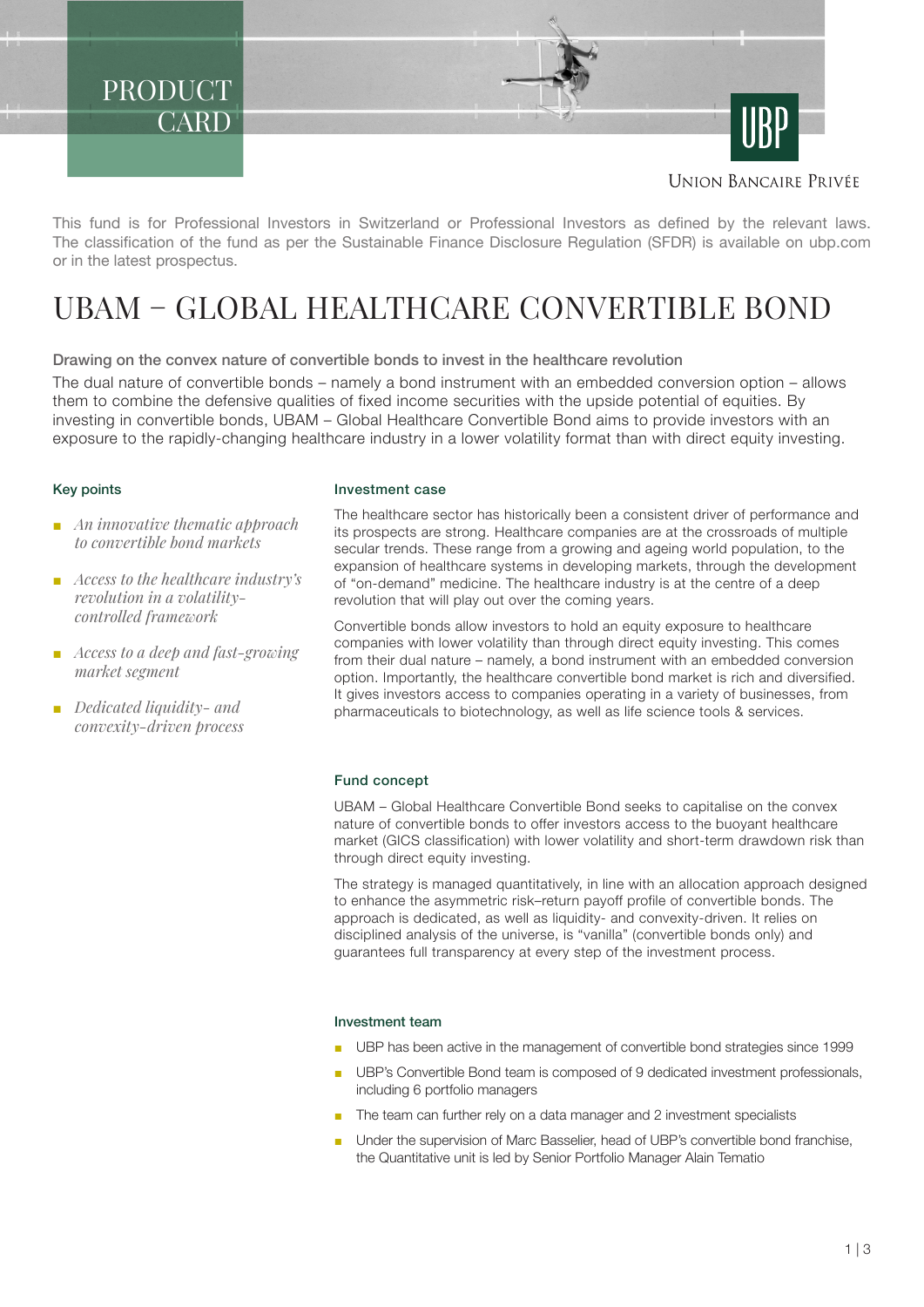

The strategy is managed according to a 4-step quantitative allocation approach. The objective is to enhance convertible bonds' asymmetric risk–return profile over time in a defined segment of the universe (e.g. global healthcare).

- Preliminary phase: identification of the investment universe (global healthcare convertible bonds, US-listing)
- Step 1: Mapping. Assessment of each component of the investment universe according to strict quantitative criteria (e.g. pricing capacity, accounting quality, liquidity) leading to its segmentation into 4 buckets (Core, Special Situation, Grey Area, Out of Scope).
- Step 2: **Allocation**. The allocation scheme within the "core" bucket aims to improve the portfolio's convexity and liquidity

# Investment guidelines

- Investment in US-listed healthcare companies (GICS classification)
- Investment in plain-vanilla convertible bonds only
- Foreign currency hedging

in keeping with the strategy's investment objective. The other three buckets follow separate and systematic action protocols. The resulting target allocation complies with the risk framework of the strategy.

- Step 3: Implementation. Calibration of the allocation defined in step 2 to turn "target weights" into a real portfolio, taking prevailing market conditions and portfolio liabilities into account. Execution of the orders under careful cost control.
- Step 4: Ongoing assessment of the first three steps and attentive risk monitoring.

#### **SRRI**

| With lower risk.          |  |  | With higher risk, |                            |  |  |
|---------------------------|--|--|-------------------|----------------------------|--|--|
| potentially lower rewards |  |  |                   | potentially higher rewards |  |  |
|                           |  |  |                   |                            |  |  |

The SRRI (Synthetic Risk and Reward Indicator) relates to the IC USD (Capitalisation) share class LU2350905548 as of 06.07.2021 and may differ for other share classes of the same fund.

This indicator represents the fund's annual historical volatility. The level assigned reflects the risk/return profile: 1: lowest; 2: low; 3: limited; 4: average/moderate; 5: high; 6: very high; 7: highest.

Historical data such as that used to calculate the SRRI cannot be considered a reliable indication of the fund's future risk profile. The risk category associated with the fund is not guaranteed and may change over time.

| Name                                             | UBAM - Global Healthcare Convertible Bond                            |
|--------------------------------------------------|----------------------------------------------------------------------|
| Legal form                                       | Sub-fund of UBAM, Luxembourg-incorporated<br>SICAV, UCITS            |
| Base currency                                    | USD                                                                  |
| Currency-hedged share classes CHF, EUR, GBP, SEK |                                                                      |
| Cut-off time                                     | 13:00 (LU time)                                                      |
| Inception date                                   | 06.07.2021                                                           |
| Minimum investment                               | None                                                                 |
| Liquidity                                        | Daily                                                                |
| Applicable management fee <sup>1</sup>           | AC USD: 1.00%<br>IC USD: 0.65%<br>UC USD: 0.65%                      |
| Registered countries <sup>2</sup>                | AT, CH, DE, DK, ES, FI, FR, IT, LU, NO, PT, SE, SG, UK               |
| <b>ISIN</b>                                      | AC USD: LU2350903410<br>IC USD: LU2350905548<br>UC USD: LU2350904574 |

| Bloomberg ticker   | AC USD: UGHCBAC LX<br>IC USD: UGHCBIC LX                       |
|--------------------|----------------------------------------------------------------|
| Investment manager | Union Bancaire Gestion Institutionnelle (France)<br><b>SAS</b> |
| Depositary bank    | <b>BNP Paribas Securities Services, Luxembourg</b><br>Branch   |
| Administrator      | CACEIS Bank, Luxembourg Branch                                 |

<sup>1</sup>Only the main share classes are mentioned. Available share classes include I: Institutional; U: RDR-compliant; C: Capitalisation. Others are available.

2 Please check availability before subscribing as not all share classes are registered in all jurisdictions. Subscriptions can only be made on the basis of the Fund's current Key Investor Information Document (KIID), full prospectus, and latest available audited annual report – as well as the latest semi-annual report, if published subsequently. These documents can be obtained free of charge from the Fund's headquarters, general distributor (Union Bancaire Privée, UBP SA, Geneva), or local representative for the country concerned.